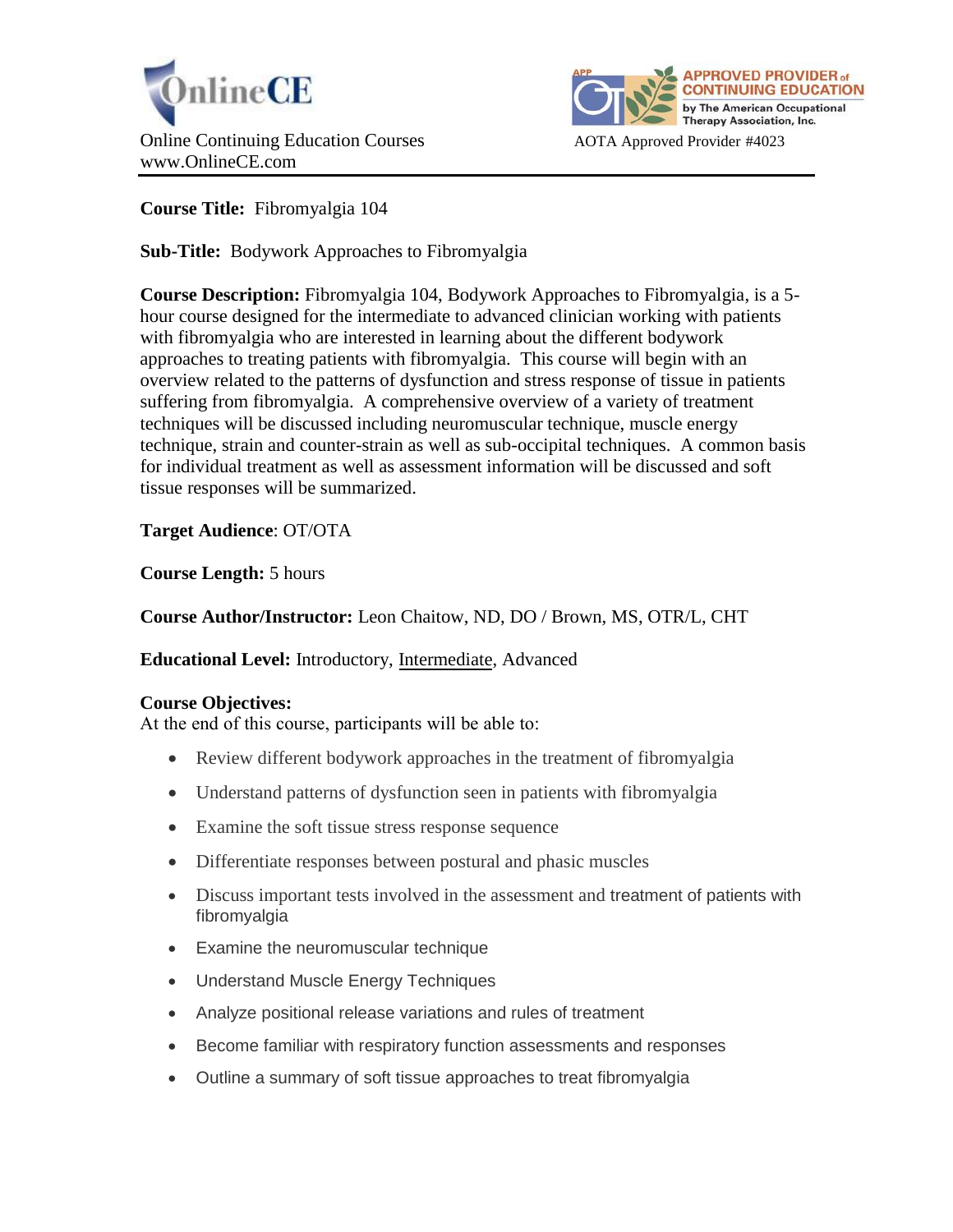#### **Outline of Content:**

#### **Hour #1**

Patterns of Dysfunction GAS and LAS Soft tissue stress response sequence Different responses in postural and phasic muscles Indications of soft tissue adaptation Palpatory diagnosis Deeper palpation Palpation exercises Patterns of dysfunction: "crossed syndromes" Hypertonicity implications Inappropriate breathing

### **Hour #2**

Assessment and Treatment Functional assessment Neuromuscular Technique Application of NMT Lief's basic spinal treatment Muscle Energy Techniques Summary of variation Important notes on assessments and use of MET Ruddy's "pulsed MET" variation Positional release variations Strain and counterstrain

#### **Hour #3**

Common Basis Exaggeration of distortion Replication of position of strain Using Jone's tender points as monitors Goodheart's approach Functional technique Any painful point as a starting place for SCS Facilitated positional release Induration technique Integrated neuromuscular inhibition technique

#### **Hour #4**

SCS Rules of Treatment Learning to apply positional release/SCS

### **Hour #5**

Additional sub-occipital techniques